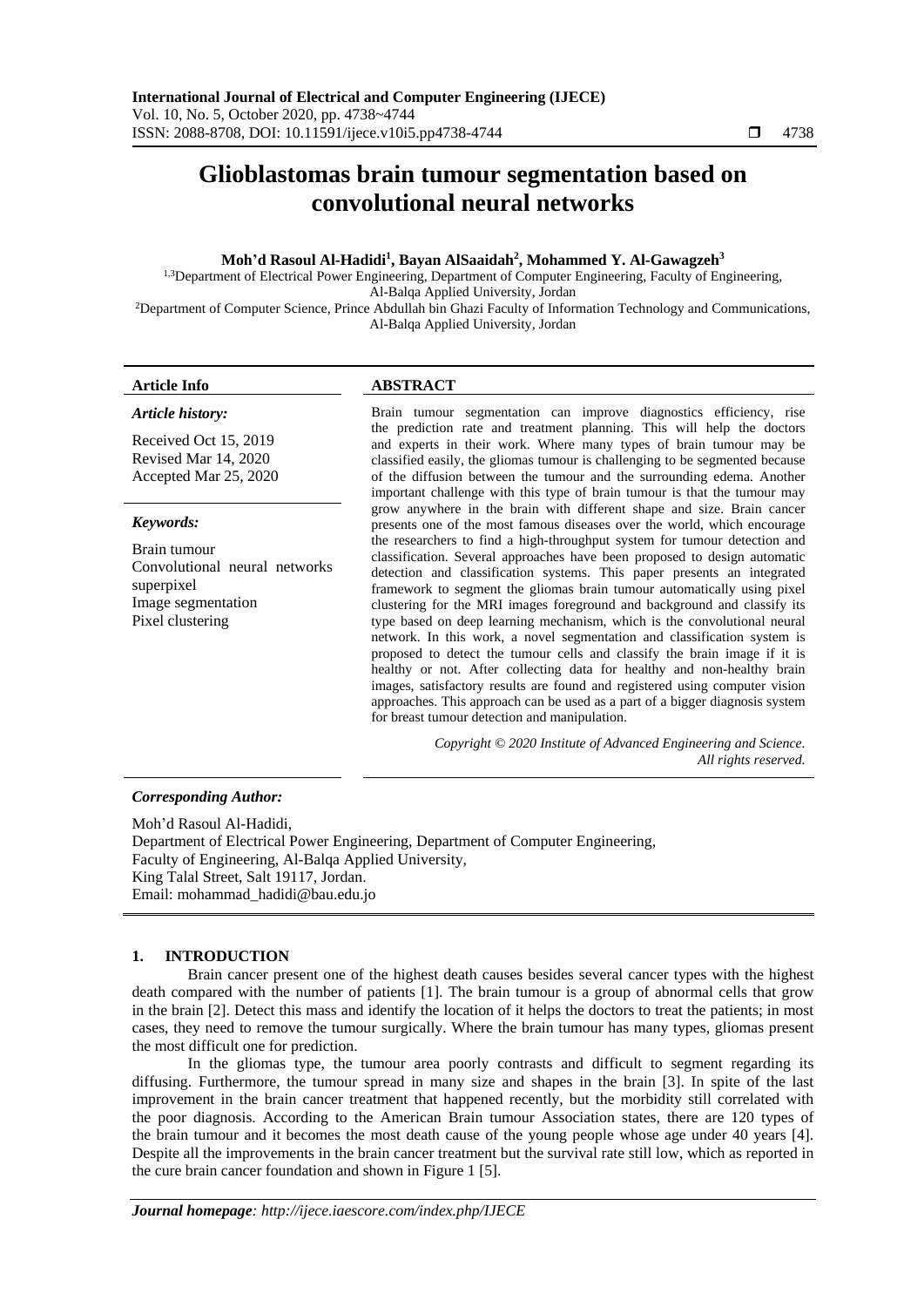Early detection of brain cancer can help the patient to be survived and overcome cancer treatment problems. The low survival percent, the high cost of the treatment, the severity behind the surgery treatment, and a large number of brain types present demand for early detection with an effective diagnosis. The most popular imaging method for medical purposes is the magnetic resonance imaging (MRI) method [6] in which a strong magnetic field is used besides the radio waves and the field gradients. Depending on the clinical application, different types of contrast that are used in MR imaging like T1–and T2–weighted imaging [7]. An example of the MRI images is shown in Figure 2.





Figure 1. Survival rate for the period between 1984-2013 [5] Figure 2. Brain image using MRI technique

Classifying the brain cells if it is healthy or not, the tumour cells should be segmented first. The most popular segmentation method is a region growing method which depends on a seed point that is growing according to the Euclidian distance between pixels [8]. However, the segmentation process is considered as a challenge for researchers because of the image uniformity and the variation of the cells size and shape [9].

Superpixel method is a simple type of clustering that is used for image partitioning process [10] and based on the most important part of any image which is the pixel value [11]. Using several parameters and depending on the distance between pixels, these partitions are segmented and labelled with variant sizes. These sub-images are used as input for classification models for classification purposes.

Convolutional neural network (CNN) is considered as a robust classification model that is trained and learned on a huge number of data sets and designed using a combination of networks as layers. Using the CNN means the ability to extract features from the raw input data using its complicated hierarchy without need for the manual feature extraction [12]. This study aims to segment the gliomas brain tumour automatically using pixel clustering for the MRI images foreground and background and use the results to classify the cell status based on deep learning mechanism which is the CNN.

# **2. RELATED WORK**

Segmentation the brain tumour process is still a challenge for the researchers and the most common method for brain tumour segmentation is the region growing method [13]. The segmentation process using region growing need for a manual selection for a seed in which the selected point may cause an intensity distance error in the homogeneity of the of pixels. Another method may be the thresholding [14] depending on two grey levels (0 and 255) this may cause losing some of the actual tumour cells. Based on image processing techniques and using ANNs, the cancer cells were detected and classified [15]. This work is inspired to merge a compatiple techniques to get the most useful information from the images based on the ROI using image processing techniques.

Depending on the symmetrical points of the left and the right sides of the brain, some methods were proposed. Extract the features along the line between the two sides where low symmetry means there is different tissue which means tumour existing [16, 17]. But this way cannot be efficient with gliomas tumour type because this type appears in some cases in various locations with different shape and size.

Using the convolutional networks in classification able to extract sophisticated features which makes them well-meaning. This is done by providing the output feature maps of a Convolutional layer as input channels to the subsequent Convolutional layer [18]. The building blocks in CNN allow forming different types of CNNs. This type of deep learning networks is very effective for high-performance computer vision model, and they efficiently learn and extract many visual features for well generalizing tasks without the need for hand-crafted feature extraction [19]. Most of the existed methods are based on clustering algorithms, machine learning, or using the whole image based on deep learning algorithms [20-23].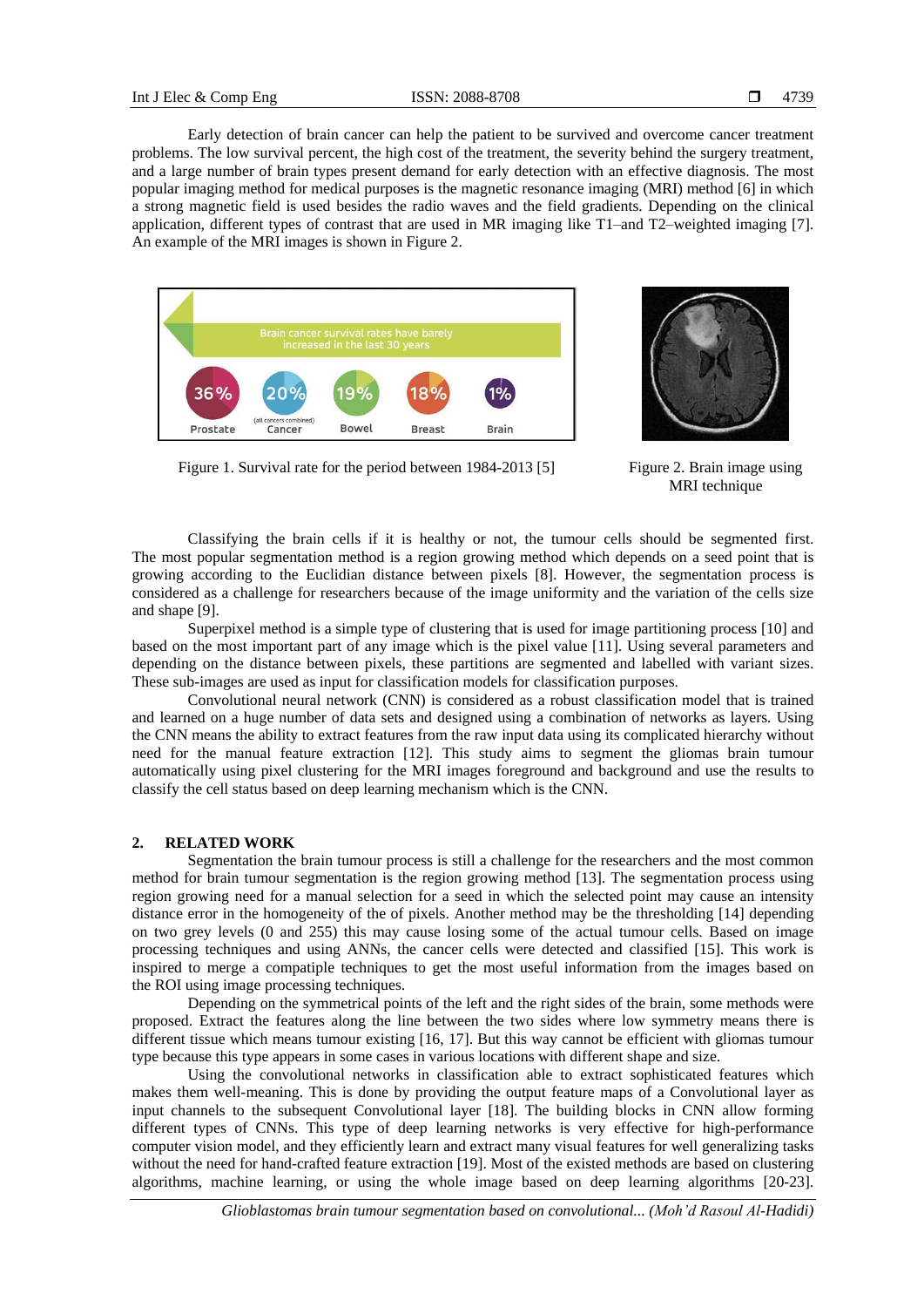The performance of these methods depends on the quality and the type of the extracted features which can be varied [15, 24].

The main aim of this paper is to develop an integrated clustring and deep learning based approach to detect and extract the brain tumour and classify its type. Based on superpixel clustring algorithm for tumour segmentation is expected to work properly without needing for the manual detection of the tumour cells. Moreover, using the deep learning for classification purposes will be independent from the feature extraction process which is traditionally used in machine learning. Furthermore, the proposed approach showed promising results which prove the ability of the deep learning algorithm to produce a robust and accurate detection and classification system for the gliomas brain tumour.

#### **3. EXPERIMENT AND RESULTS**

The proposed study aims to segment the brain tumour using a superpixel clustering method then classify the labelled patches using CNN. This work was carried out over five months and will be improved subsequently for better results.

#### **3.1. Material and data set**

The proposed algorithm was carried out and tested using a data set from the cancer imaging archive (TCIA) [25, 26]. This data set is publicly available and can be used for research and academic purposes. The neuroradiologists in Thomas Jefferson University (TJU) Hospital provide the image by its feature characterisations. The total number of images in this data set is 4069; the healthy brain is presented by 988 images where the non-healthy brain is presented by 3081 images.

#### **3.2. Experiment**

The proposed system consists of multiple stages as shown in Figure 3.



Figure 3. General methodology

#### **3.3. Pre-processing**

This step aims to prepare the images and adjust their contrast using filtering and normalise the images using statistical operations bbased on the following equation [27]. This step was applied to all images before the superpixel segmentation process.

$$
C = \frac{L_{max} - L_{min}}{L_{max} + L_{min}}\tag{1}
$$

where *C* is the contrast,  $L_{max}$  and  $L_{min}$  are the maximum and minimum luminance values.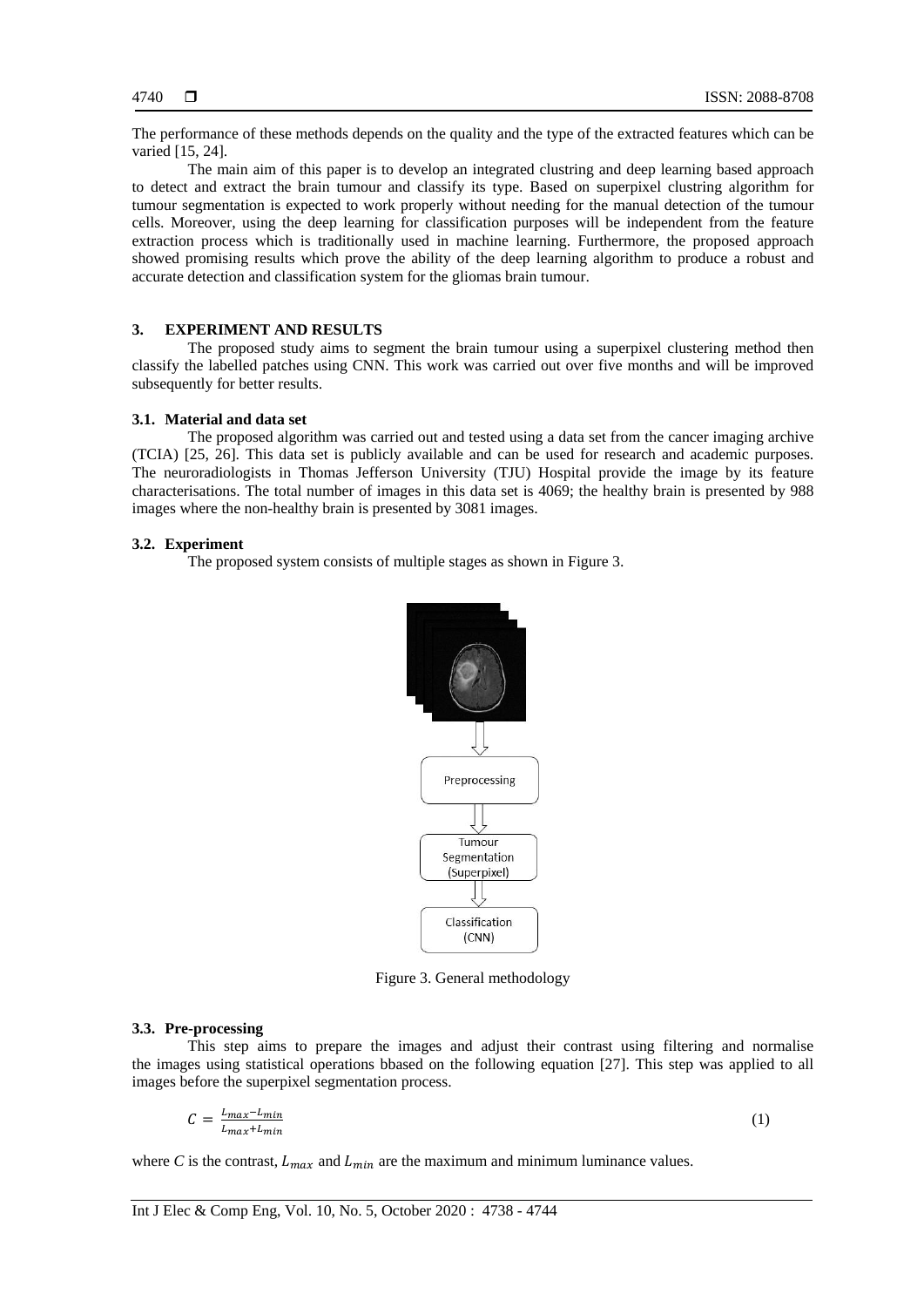#### **3.4. Superpixel segmentation**

After preparing the MRI images and remove any noise may appear and cause segmentation or classification error, a superpixel segmentation process was applied to segment the brain tumour area. There are different algorithms can be used for superpixel segmentation [28]. The proposed method used simple linear iterative clustering (SLIC) algorithm [10], which adaptively refines the compactness parameter after the first iteration. The first step of this algorithm is initialising centers for clusters on a grid spaced S pixel. Next, the cluster centers are altered into  $3 \times 3$  neighborhood based on the lowest gradient position. Each pixel is assigned to the nearest pixel based on the measured distance as shown in (2) which is measured using (3) and (4) which find the color nearness and the spatial nearness respectively.

$$
D = \sqrt{\left(\frac{d_c}{m}\right)^2 + \left(\frac{d_s}{s}\right)^2} \tag{2}
$$

$$
d_c = \sqrt{\sum_{s_p \in B} (I(x_i, y_i, s_p) - I(x_j, y_j, s_p))^2}
$$
(3)

$$
d_s = \sqrt{(x_j - x_i)^2 + (y_j - y_i)^2}
$$
 (4)

 $S_p$  is the spectral band that has the pixels  $I(x_i, y_i, s_p)$  and  $I(x_j, y_j, s_p)$ , m parameter is used to control the superpixels compactness, B presents the spectral band set. Finally, S presents the sampling interval of each cluster centroid [29].

Split the image into labels after several attempts to find the most suitable value of the number of superpixels we want to create, which is 15 areas. After computing, the number of superpixels, which is 16, the colour of each pixel was set using the mean value of the superpixel region. This grouping process is done depending on the spatial distance and also the intensity distance between the pixels. Figure 4 shows these superpixels where Figure 5 shows the labelled regions after setting the pixel values.

Applying these steps and binarize the resultant image, the required segmented image for the non-healthy cells is produced. It is shown in Figure 6. The segmented images will be used in CNN for training purposes to predict the status of the brain cells.



Figure 4. Pixel values setting



Figure 5. Image superpixels



Figure 6. Segmented image

#### **3.5. Convolutional neural networks**

In this stage, the resulted patches or the sub-areas from the superpixel segmentation step are labelled then trained using the CNN to classify the brain cells normality. The traditional way for classification always carried out by extracting the features manually then use one of the machine learning classifiers such as neural networks and SVM. By using the deep learning network, which is CNN, significant features will be extracted using the raw images which are here the resulted patches from the superpixel step. The CNN structure comprises of many layers: the input layer, the convolutional layers, pooling layers, dropout layers, fully connected layers, and finally the output layer. These layers are explained below as shown in Figure 7.

- a. Convolutional layer: This is the first layer that deals with the raw image. This layer consists of many filters that are convolved to have weights for each region of the image that is presented as a feature map [30].
- b. Pooling layer: After having a huge number of features, these features are reduced using the pooling layer that will reduce the computational complexity of the network [32].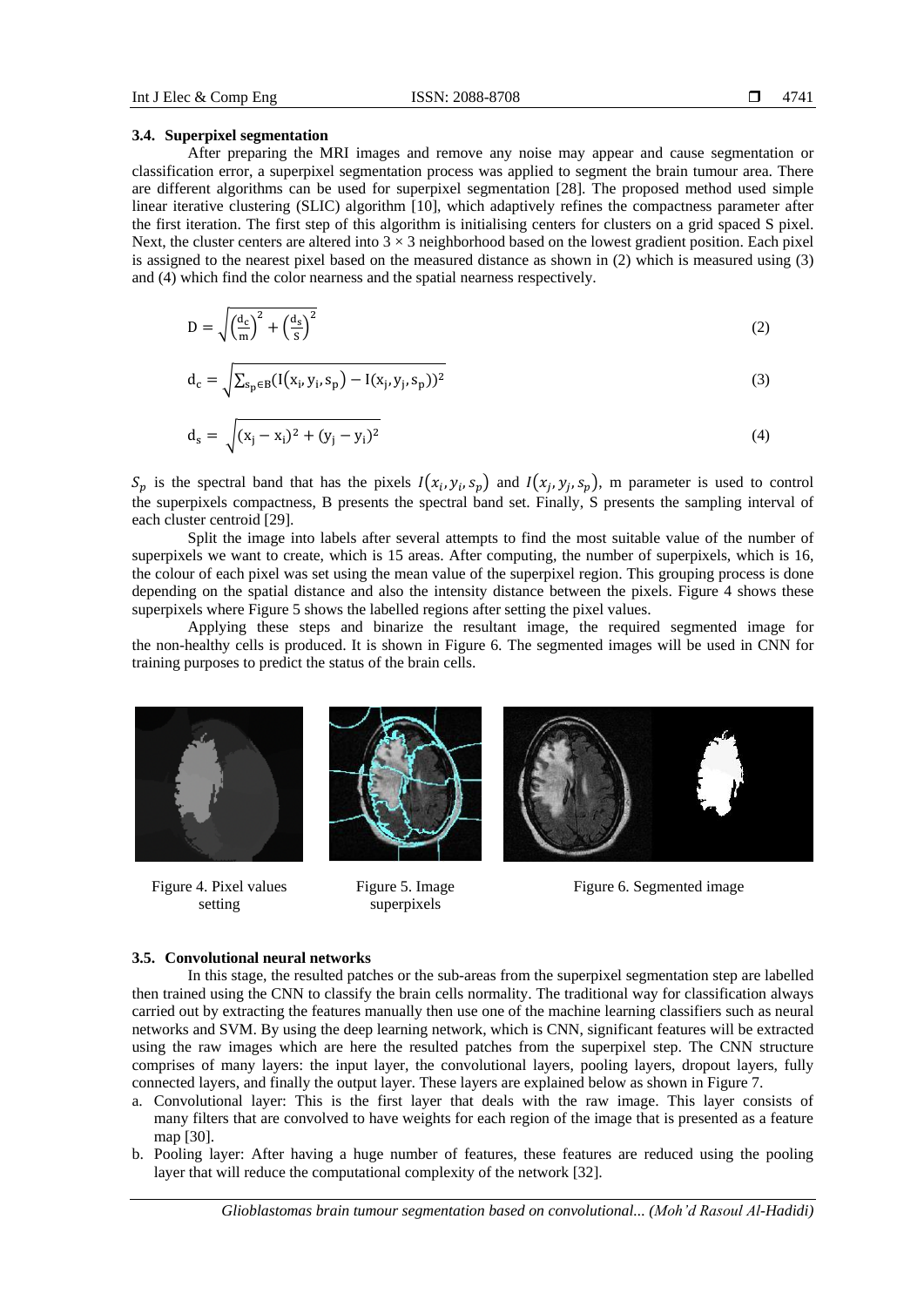c. Fully connected layer: This the last layer where each neuron in this layer is connected with all neurons in the previous layer.



Figure 7. Convolutional network structure

The architecture of the proposed CNN is shown in Table 1. In every single layer of the CNN produces a response for the input image. In the CNN, there are a few suitable layers for image feature extraction process. The first layers of its structure capture only the global features of the image, such as the edges and the blobs, see Figure 8, which shows a set of weights from the first layer.

In every single layer of the CNN produces a response for the input image. In the CNN, there are a few suitable layers for image feature extraction process. The first layers of its structure capture only the global features of the image, such as the edges and the blobs, see Figure 8, which shows a set of weights from the first layer. These features will be processed using deeper networks for more detailed features. After having a trained model, the evaluation process is done using the test labels with the predicted labels to find the classifier performance and accuracy. After train the segmented patches from the superpixel process, the evaluation process should be applied by repeating the same steps on unknown image to classify it and find the accuracy of the proposed system.

| Table 1. Convolutional network parameters |                         |  |
|-------------------------------------------|-------------------------|--|
| Layer                                     | Parameter               |  |
| Image Input 'data'                        | 256x256 (normalized)    |  |
| Convolution 'conv1'                       | 96 11x11x3 convolutions |  |
| Max Pooling 'pool1'                       | $3x3$ max pooling       |  |
| Convolution 'conv2'                       | 256 5x5x48 convolutions |  |
| Max Pooling 'pool2'                       | $2x2$ max pooling       |  |
| Fully Connected 'fc6'                     | 4096 fully connected    |  |
| Dropout 'drop7'                           | 50%                     |  |
| Classification 'output'                   | 2                       |  |



Figure 8. First convolutional layer weight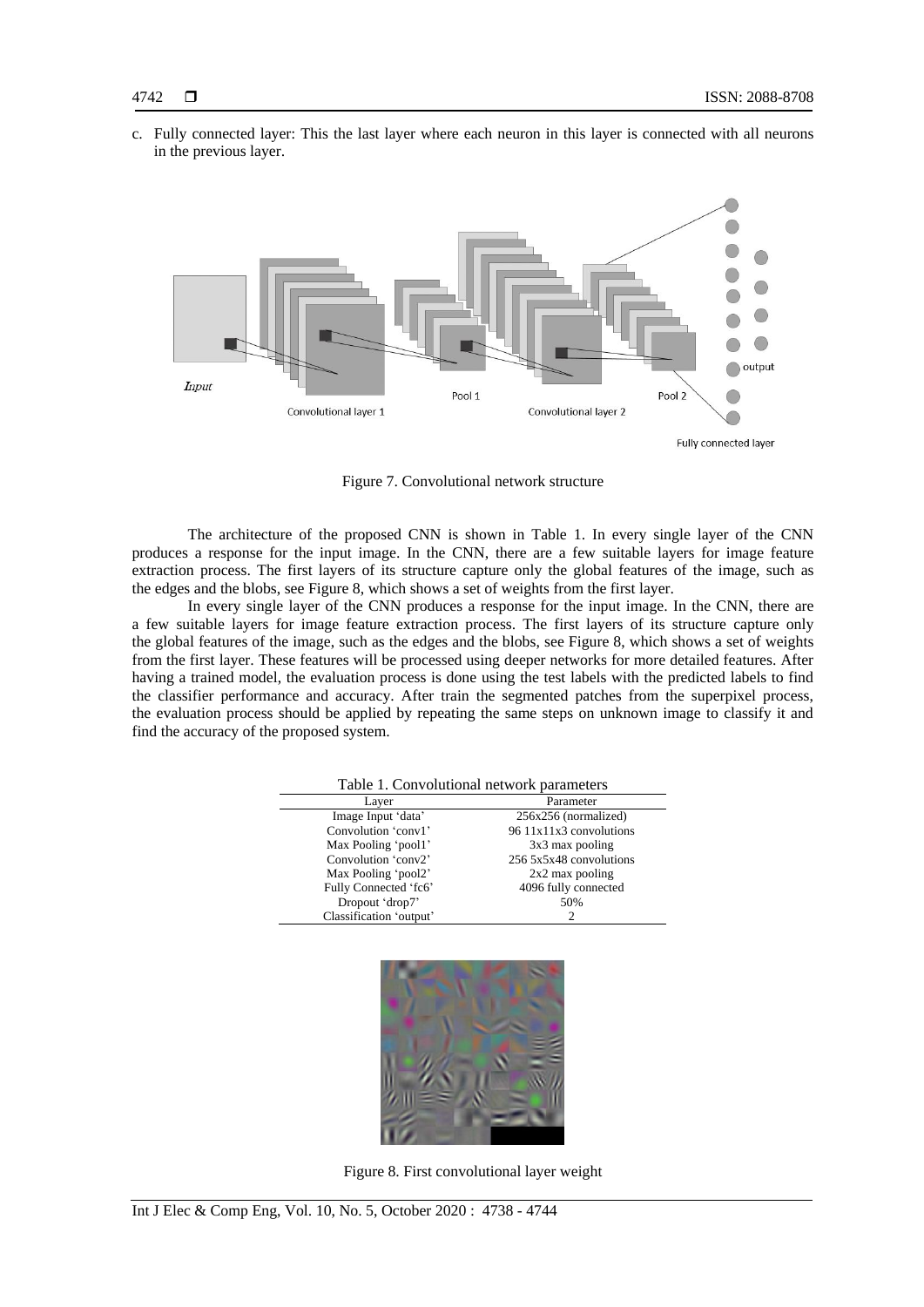### **4. RESULTS AND DISCUSSION**

The proposed model has different training accuracy using a different number of epochs as shown in Figure 9. By using CNN, the need for a large number of epochs is reduced where the training accuracy becomes stable, starting from 125 epoch. The system performance was evaluated, and the resulted accuracy was reported for further enhancement in the future. The overall testing accuracy was 75%, and the accuracy for each class is shown in the Figure 10.

The proposed method tried to merge deep learning with the clustering for robustness purposes. These results could be improved by parameter tuning, optimisation, and apply on another type of models such as the decision tree classifier by classifying each patch individually then take the most redundant category by voting from all the image partitions. This work could be extended for multiclass classification using SVM classifier. The classification process could cover more brain tumour types by extracting more features based on machine learning.



Figure 9. Training accuracy

|                 |          | <b>Predicted Class</b> |          |  |
|-----------------|----------|------------------------|----------|--|
| Class<br>Actual |          | normal                 | abnormal |  |
|                 | normal   | 75%                    | 25%      |  |
|                 | abnormal | 24%                    | 76%      |  |

Figure 10. Confusion matrix

#### **5. CONCLUSION**

The brain cancer rate rises recently, which lead the research to find a high-throughput detection system. In this study, an automatic segmentation, detection, and classification system were proposed to detect the abnormal cells and identify its type. The proposed approach aims to find a robust segmentation process besides using the deep learning algorithm, which is the CNN. The segmentation using superpixel shows an effective way to segment the brain tumour cells and by using the patches which specify the image features. Using the CNN after the segmentation step abridges the feature extraction step, which is a big challenge for the researchers in machine learning algorithms. This system can be extended to cover other types of brain cancer. This system can be applied using a different number of the superpixel patches.

#### **ACKNOWLEDGEMENTS**

This research has been carried out during sabbatical leave granted to the author Moh'd Rasoul Al-Hadidi from Al-Balqa Applied University (BAU), Salt, Jordan during the academic year 2017/2018.